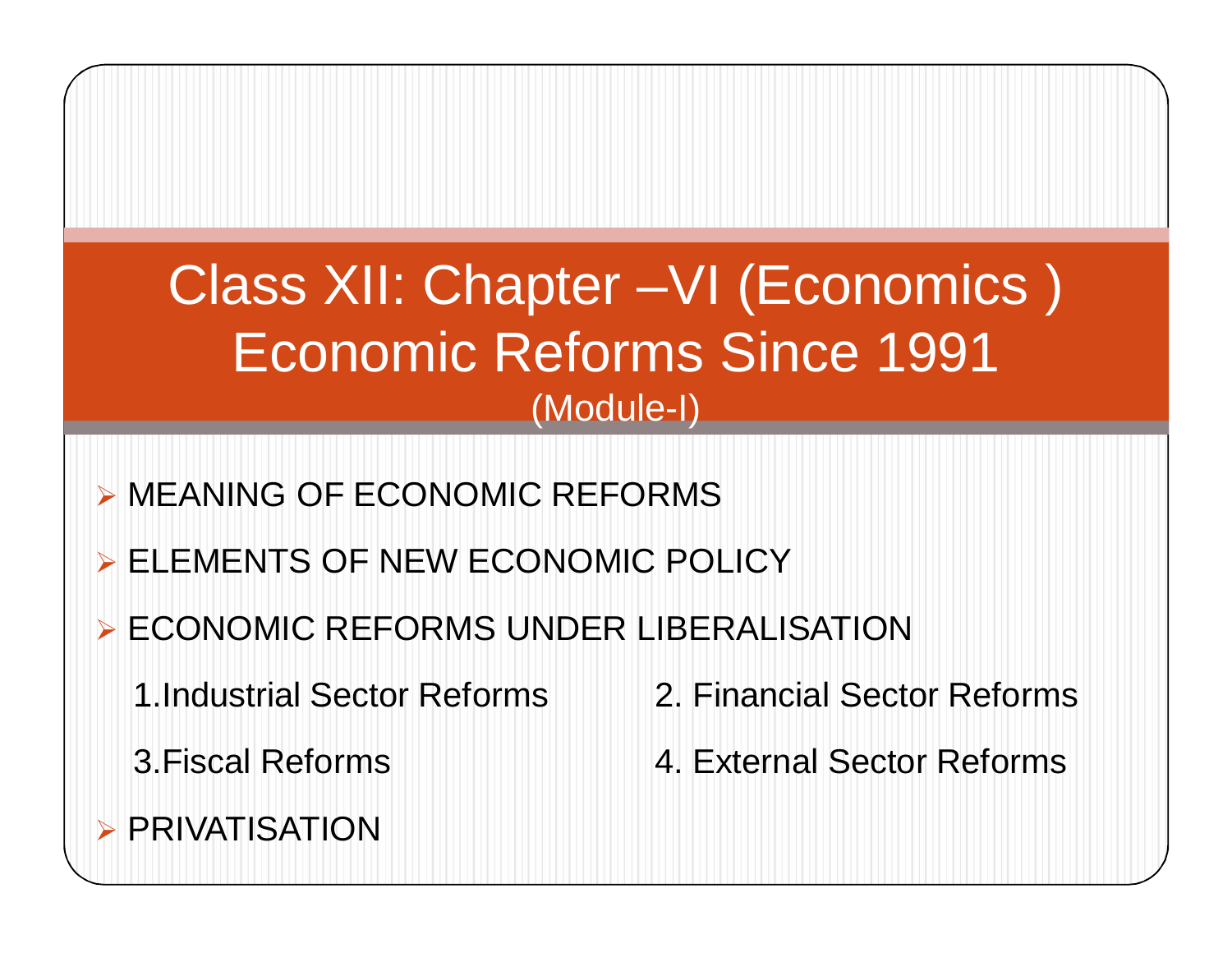# **MEANING OF ECONOMIC REFORMS**

- Economic reforms refer to a set of economic policies directed to accelerate the pace of 'growth and development'.
- In 1991, the Government of India initiated a series of economic reforms to pull the economy out of the crises of 90's. These reforms came to be known as New Economic Policy(NEP).

### **ELEMENTS OF NEP (NEW ECONOMIC POLICY)**

**Liberalisation, Privatisation** and **Globalisation** are the three main elements of NEP.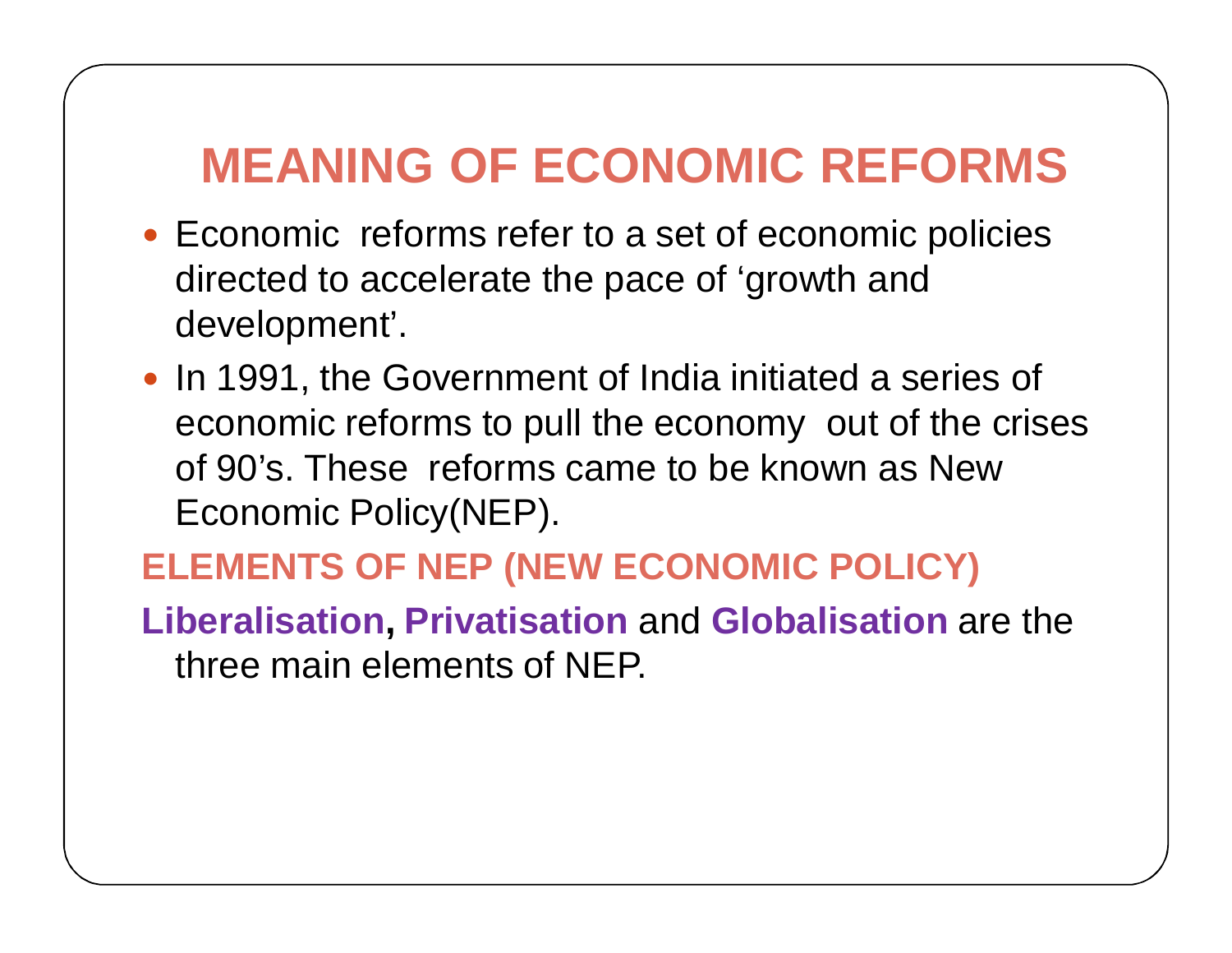## **LIBERALISATION :**

Liberalisation of the Economy means freedom of the producing units from direct or physical controls imposed by the government.

- i. Prior to 1991 Government has imposed several types of controls on private enterprises in the domestic economy. These included industrial licensing system, price control or financial control on goods, import licence, foreign exchange control, restrictions on investment by big business houses, etc.
- ii. It was experienced by the government that several shortcomings had emerged in the economy on account of these controls.
- iii. These controls had given rise to corruption, undue delays and inefficiency.
- iv. Growth rate of GDP had fallen sharply and high cost economic system (rather than a low cost competitive economic system) came into being.

In view of these facts, Liberalisation of the economy was considered as a key component of NEP. Greater reliance was to be placed on market forces (of supply and demand) rather than checks and controls.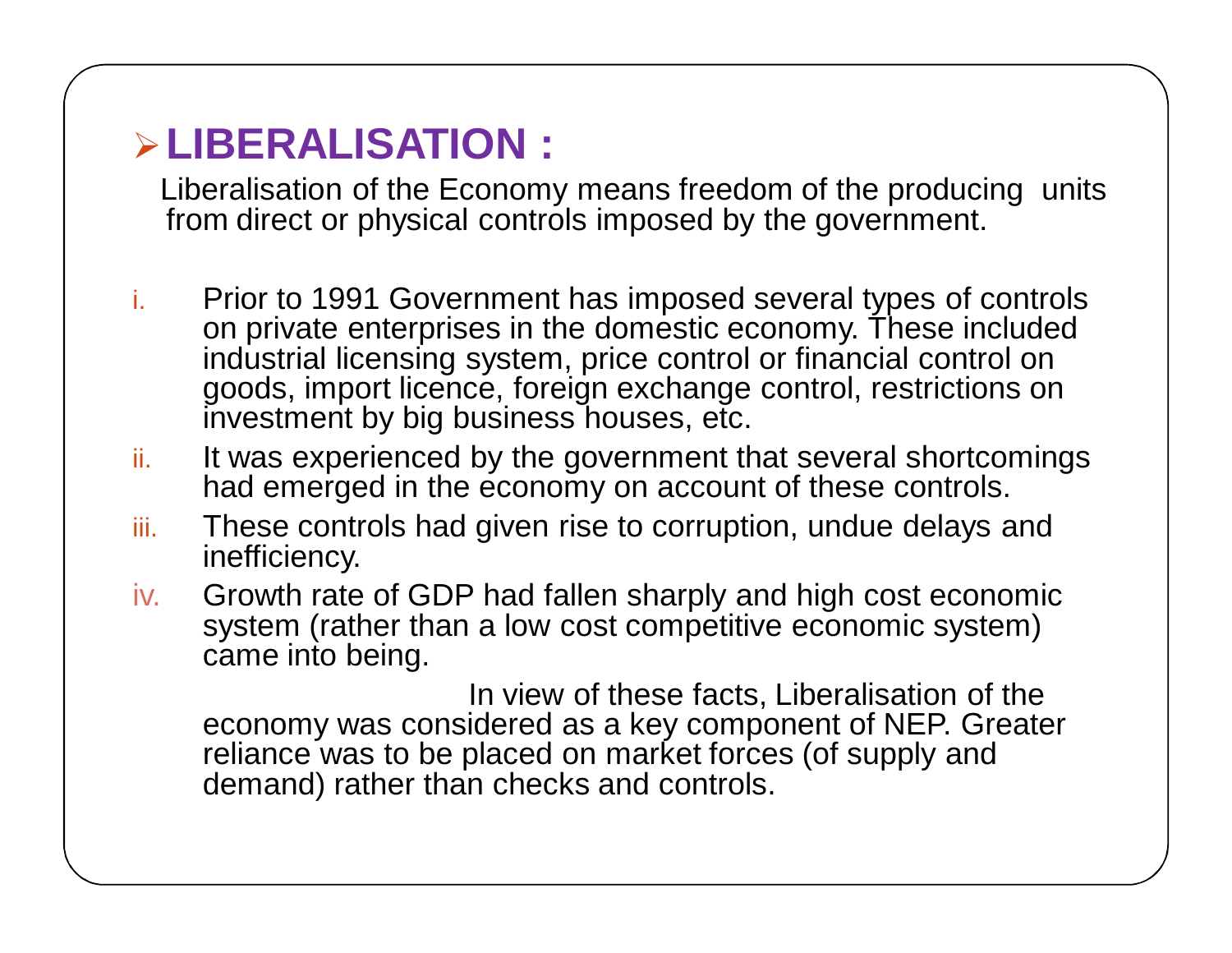## **ECONOMIC REFORMS UNDER LIBERALISATION**

Liberalisation include the following reforms **INDUSTRIAL SECTOR REFORMS:**

Liberalisation virtually implied de-regulation of industrial sector of the economy.

- **i. Abolotion of industrial licencing:** In July 1991, a new industrial policy was announced .It aboloshed the requirement of licencing except for the following five industries. ( a) liquor (b) cigarette (c) defence equipments (d)industrial explosives (e) Dangerous chemicals.
- **ii. Contraction of Public sector:** Under the new industrial policy, number of industries reserved for public sector was reduced from 17 to 8. In 2010-11, the number of these industries was reduced merely to two:

**i. Atomic Energy and ii. Railways.**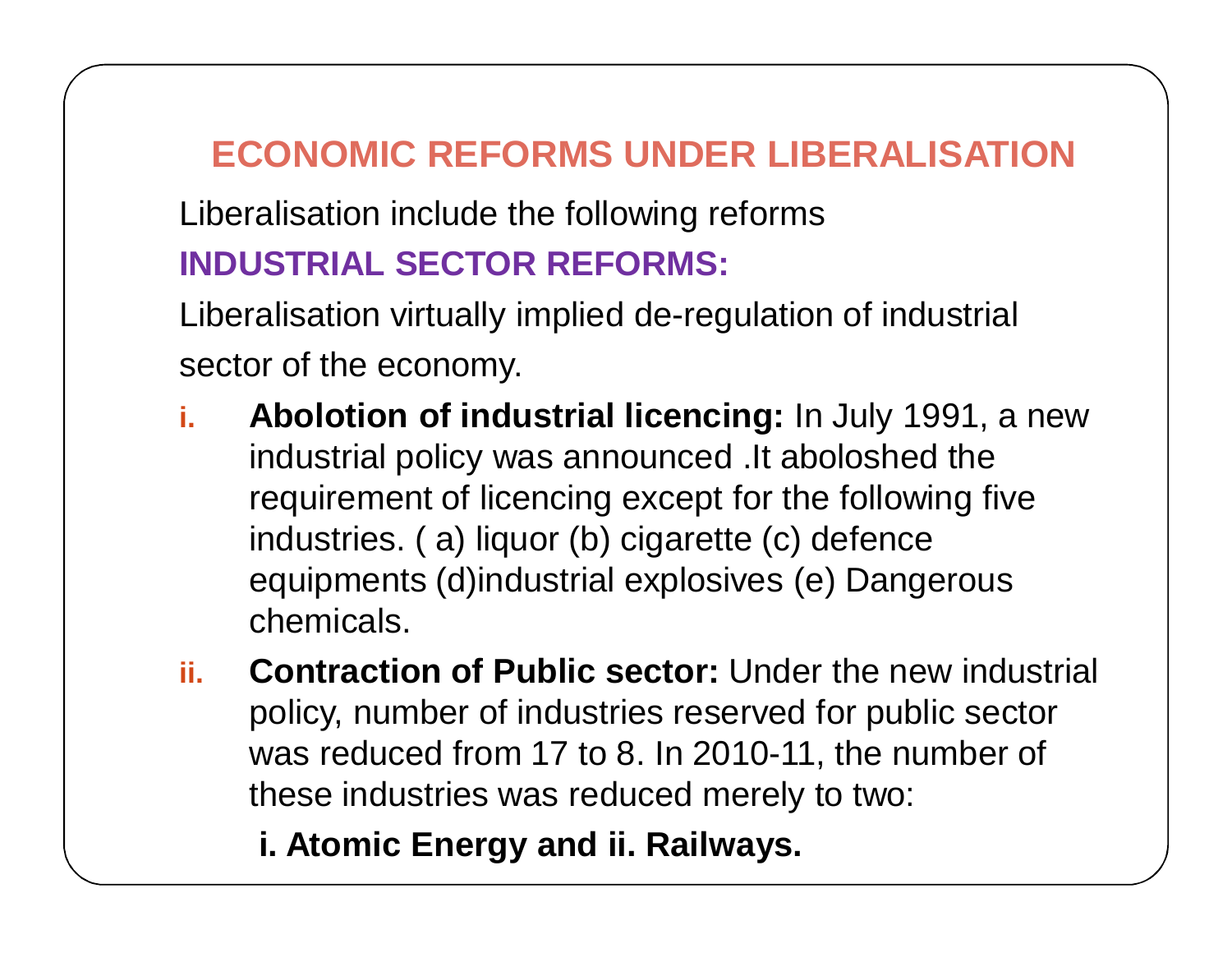- iii. **De-reservation of Production Areas:** Many production areas which earlier were reserved for SSI (Small Scale Industries) were de-reserved. Forces of the market were allowed to determine allocation of resources (rather than the directive policy of government).
- iv**. Expansion of Production Capacity:** Earlier production capacity was linked with licencing.Now, freedom from licensing implied freedom from capacity constraints. 'What to produce and how much to produce' was now matter of producer's choice depending on market conditions.
- v. **Freedom to Import Capital Goods:** Liberalisation also implied freedom for the industrialists to import capital goods with a view to upgrading their Technology. Permission was no longer required from the government to enter into international agreements for the import of technology.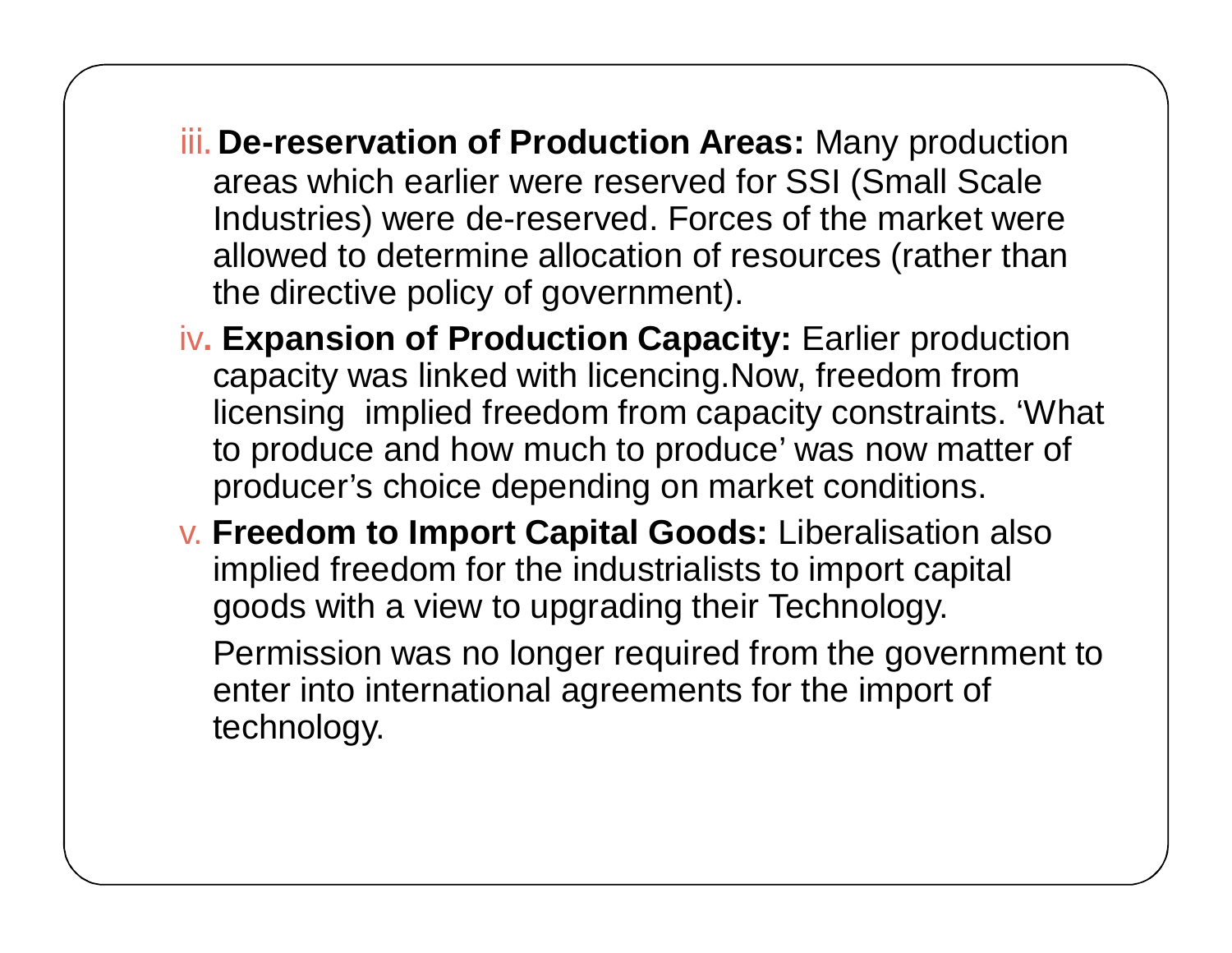#### **FINANCIAL SECTOR REFORMS:**

Financial sector includes :

(i) banking and non-banking financial institutions,

(ii) Stock exchange market and

(iii) Foreign exchange market.

In India, financial sector is regulated and controlled by the RBI (Reserve Bank of India).

Liberalisation implied a substantial shift in the role of the RBI from 'a regulator' to 'a facilitator' of the financial sector.

- Free play of the market forces has led to the emergence of private bankers- both domestic as well as international in the Indian banking Industry.
- Liberalisation also allowed FII (Foreign Institutional Investors) to invest in Indian financial markets .

#### **Examples of FII:**

#### **Merchant bankers , mutual funds and pension funds**.

Consequent upon these changes, financial sector in India has shown a multi dimensional growth and is playing a significant role in the growth and development of the economy.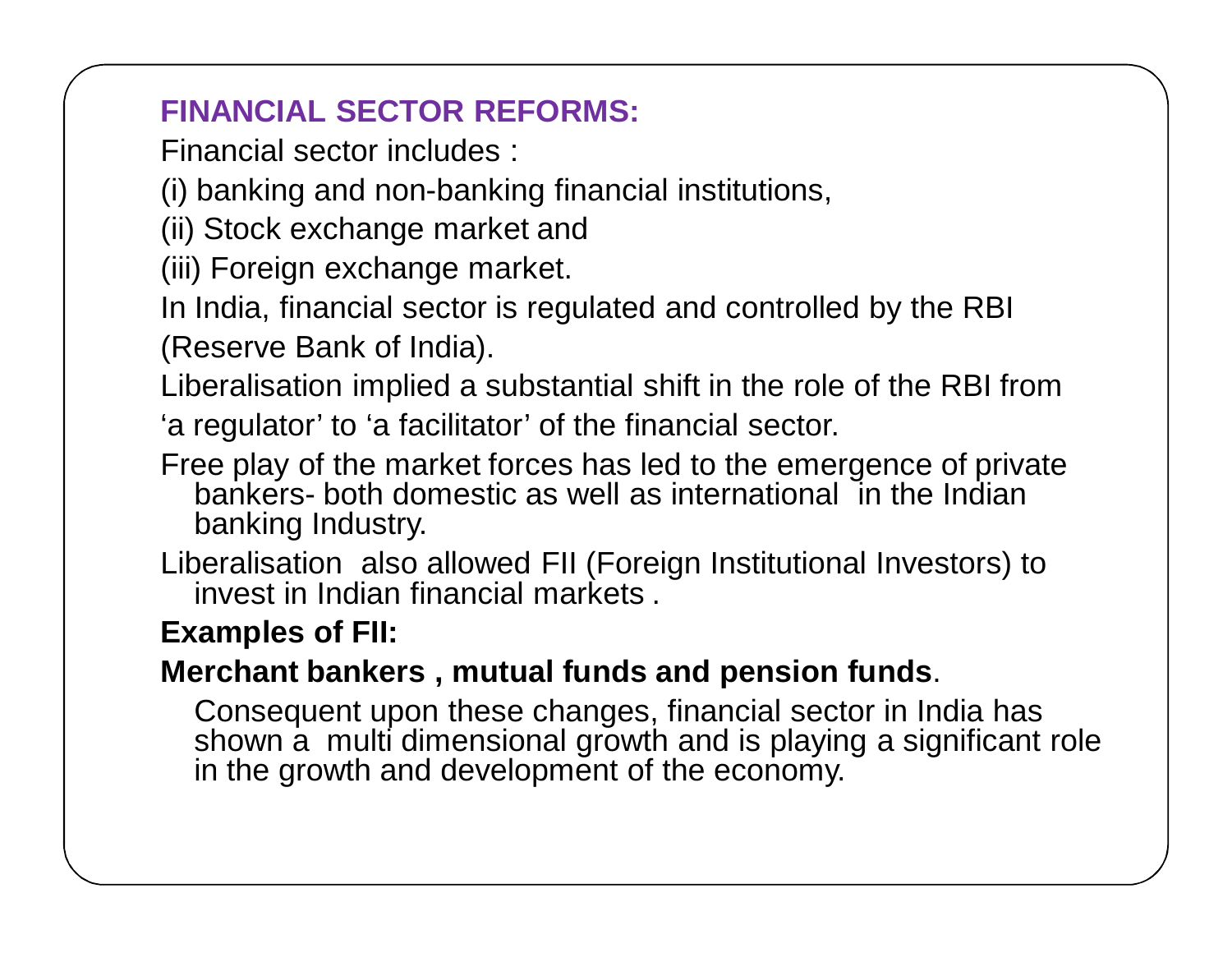### **FISCAL REFORMS:**

Fiscal reforms relate to revenue and expenditure of the government. Tax reforms are the principal component of fiscal reforms.Broadly, Taxes are classified as:

- a) Direct Taxes
- b) Indirect taxes

Direct taxes are those taxes ,the burden of which can not be shifted to others **Example: Income tax**

Indirect taxes are those taxes which can be shifted to others. **Example: GST(Goods and Services Tax)**

Prior to liberalisation, tax structure in the country has been highly complex and evasive.

Now tax structure has been simplified and moderated under fiscal reforms.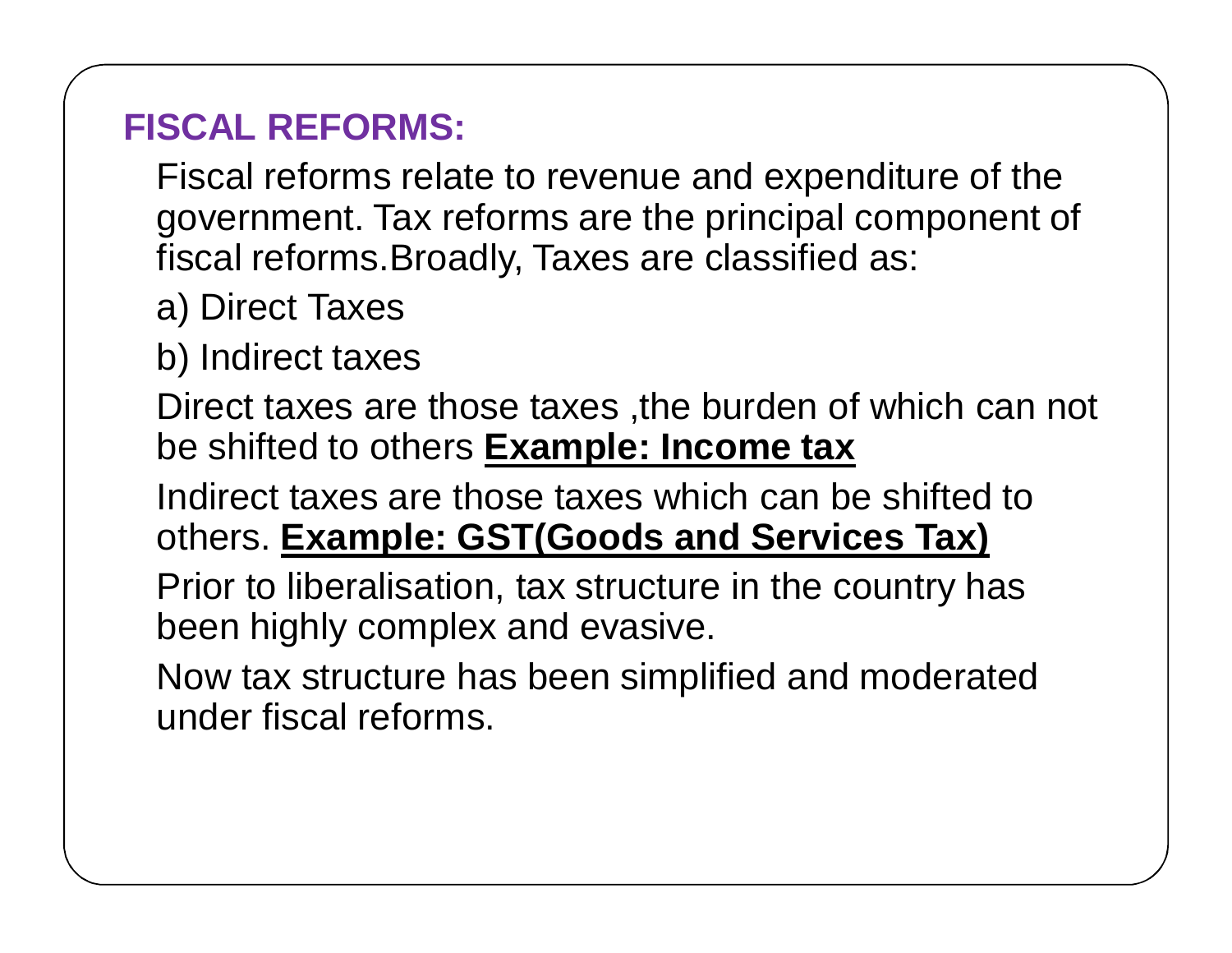## **EXTERNAL SECTOR REFORMS:**

External sector reforms include:

- 1. Foreign exchange reforms and
- 2. Foreign trade policy reforms

Foreign exchange reforms were initiated in 1991 with devaluation of the Indian currency against foreign currencies. Devaluation implies lowering the value of our currency in relation to other foreign currencies. This Devaluation increased the supply of foreign currency into the Indian economy by way of higher exports of the domestic goods and services.

Foreign Trade Policy underwent a substantial change in the wake of liberalisation. Tariff restrictions have been moderated and competition replaced protection of industries.